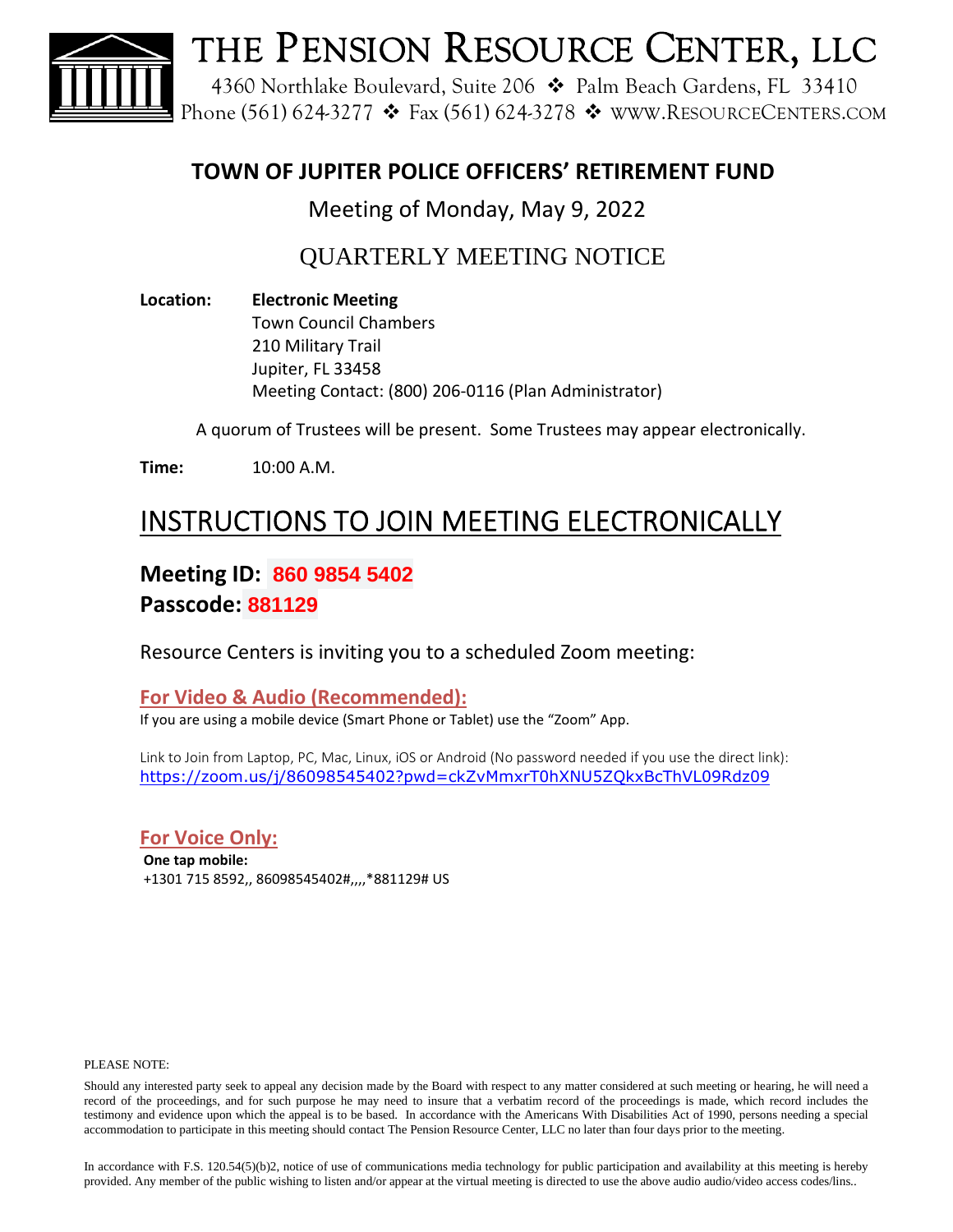

## **TOWN OF JUPITER POLICE OFFICERS' RETIREMENT FUND**

Meeting of Monday, May 9, 2022

QUARTERLY MEETING AGENDA

**Location: Electronic Meeting** Town Council Chambers 210 Military Trail Jupiter, FL 33458 Meeting Contact: (800) 206-0116 (Plan Administrator)

A quorum of Trustees will be present. Some Trustees may appear electronically.

**Time:** 10:00 A.M.

1. Call Meeting to Order Roll Call: Marc Dobin Nick Scopelitis Jason Alexandre Michael Salvemini Frank LaPlaca

2. Approval of Minutes of Meeting Held February 14, 2022

- 3. Investment Reports
	- a. Investment Manager Presentation Eagle Capital Management
	- b. Investment Manager Presentation Polen Capital Management
	- c. Investment Consultant Report
		- 1. Investment Performance Report 3/31/22
	- d. Other Reports in Packet
		- 1. PomTrack Reports
		- 2. Robbins Geller Reports
- 4. Attorney Report
	- a. Discussion Regarding Timing for Requests for Partial DROP Distributions
	- b. Status of Disability Application filed by Jose Arango
- 5. Actuary Report
- 6. Approval of Disbursements and Interim Financial Statements
- 7. Administrator Report
	- a. Benefit Approvals
	- b. Memo Regarding Office Lease Rollover Example dated April 14, 2022